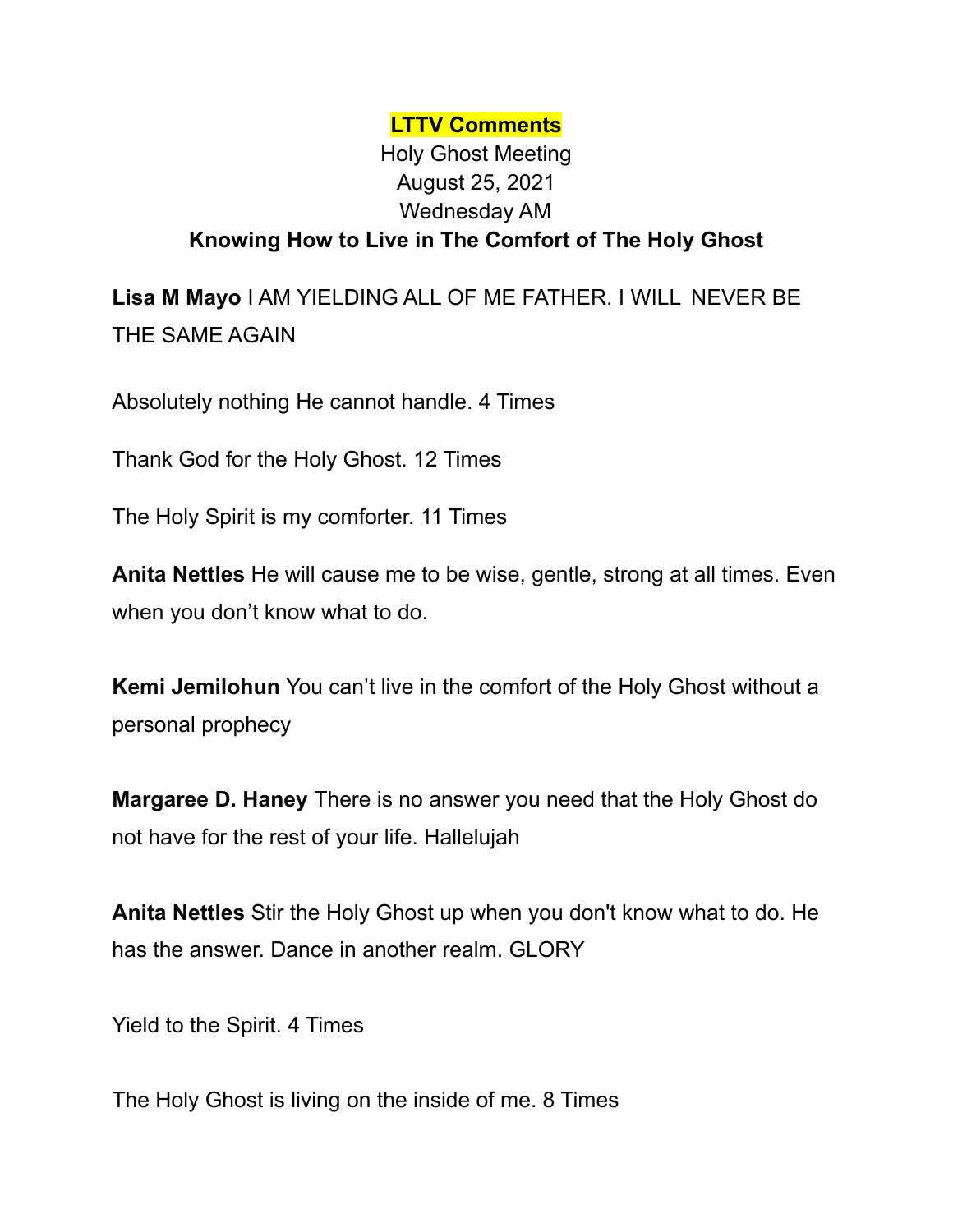**Anita Nettles** Stir the Holy Ghost up when you don't know what to do. He has the answer. Dance in another realm. GLORY

**Stanley Weston** I'm turning Him loose to the outside

The whole Bible is an eavesdrop book. 3 Times

Eavesdropping in the Spirit. 9 Times

I am eternally blessed. 12 Times

It be like I want it to be. 6 Times

Get back in the realm of the Spirit. 3 Times

**Stanley Weston** All bad news will turn into good news

I have an I AM Anointed on me. 15 Times

I must keep myself rightly divided. 7 Times

I win!6 Times

**Debra Lewis** God wants me to have the best.

I have the victory now! 13 Times